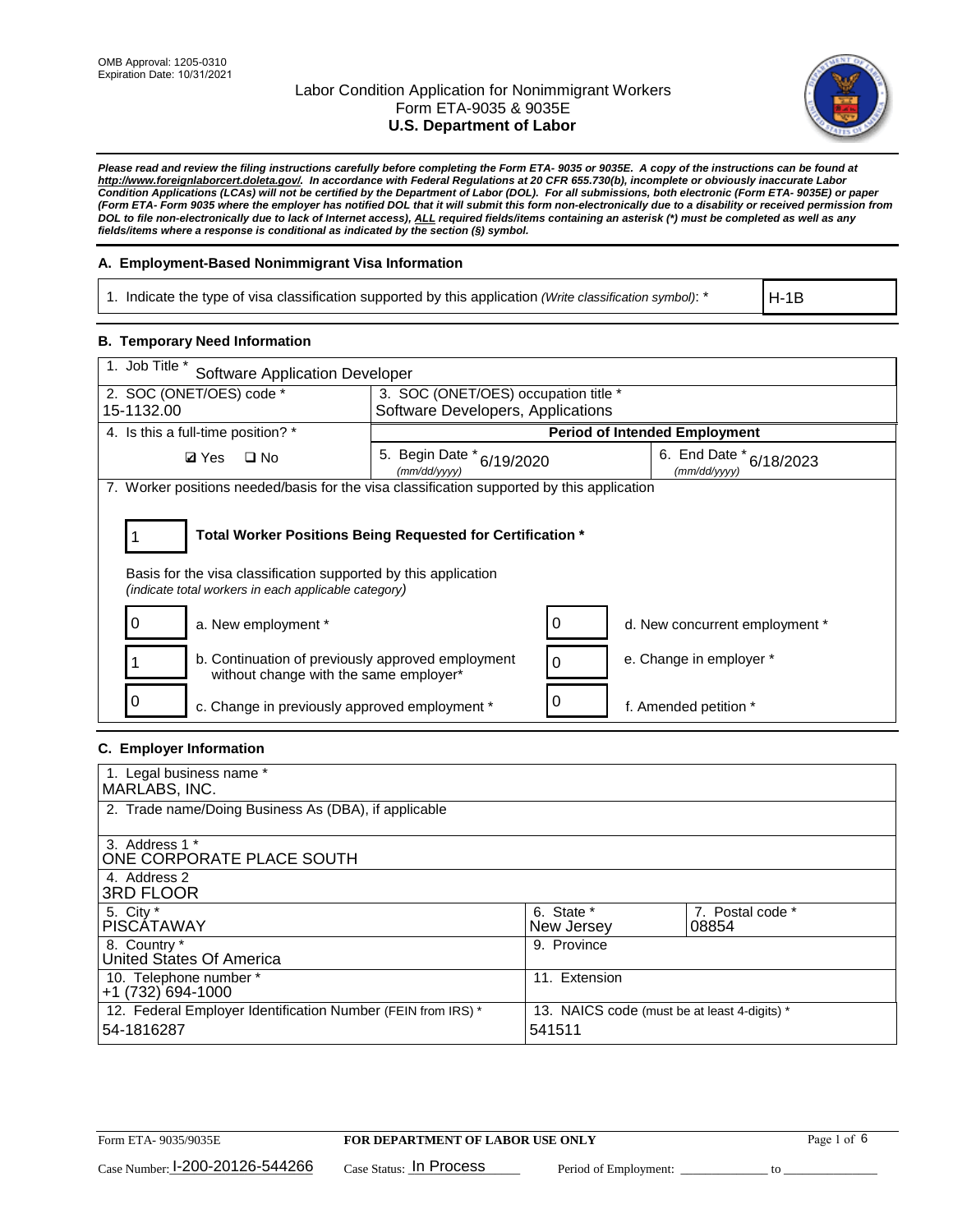

## **D. Employer Point of Contact Information**

**Important Note**: The information contained in this Section must be that of an employee of the employer who is authorized to act on behalf of the employer in labor certification matters. The information in this Section must be different from the agent or attorney information listed in Section E, unless the attorney is an employee of the employer.

| 1. Contact's last (family) name *               | 2. First (given) name * |                          | 3. Middle name(s)         |
|-------------------------------------------------|-------------------------|--------------------------|---------------------------|
| Vidyadharan                                     | Sanjay                  |                          |                           |
| 4. Contact's job title *<br>Chief Legal Officer |                         |                          |                           |
| 5. Address 1 *<br>One Corporate Place South     |                         |                          |                           |
| 6. Address 2<br><b>Third Floor</b>              |                         |                          |                           |
| 7. City $*$<br>Piscataway                       |                         | 8. State *<br>New Jersey | 9. Postal code *<br>08854 |
| 10. Country *<br>United States Of America       |                         | 11. Province             |                           |
| 12. Telephone number *                          | Extension<br>13.        | 14. E-Mail address       |                           |
| +1 (732) 694-1000                               |                         | sanjay@marlabs.com       |                           |

## **E. Attorney or Agent Information (If applicable)**

**Important Note**: The employer authorizes the attorney or agent identified in this section to act on its behalf in connection with the filing of this application.

| 1. Is the employer represented by an attorney or agent in the filing of this application? *<br>If "Yes," complete the remainder of Section E below. |                         |              |                               |                   | $\Box$ Yes                                           | <b>ØNo</b> |
|-----------------------------------------------------------------------------------------------------------------------------------------------------|-------------------------|--------------|-------------------------------|-------------------|------------------------------------------------------|------------|
| 2. Attorney or Agent's last (family) name §                                                                                                         | 3. First (given) name § |              |                               | 4. Middle name(s) |                                                      |            |
| 5. Address 1 §                                                                                                                                      |                         |              |                               |                   |                                                      |            |
| 6. Address 2                                                                                                                                        |                         |              |                               |                   |                                                      |            |
| 7. City §                                                                                                                                           |                         | 8. State §   |                               |                   | 9. Postal code §                                     |            |
| 10. Country §                                                                                                                                       |                         | 11. Province |                               |                   |                                                      |            |
| 12. Telephone number §                                                                                                                              | 13. Extension           |              | 14. E-Mail address            |                   |                                                      |            |
| 15. Law firm/Business name §                                                                                                                        |                         |              | 16. Law firm/Business FEIN §  |                   |                                                      |            |
| 17. State Bar number (only if attorney) §                                                                                                           |                         |              | standing (only if attorney) § |                   | 18. State of highest court where attorney is in good |            |
| 19. Name of the highest State court where attorney is in good standing (only if attorney) §                                                         |                         |              |                               |                   |                                                      |            |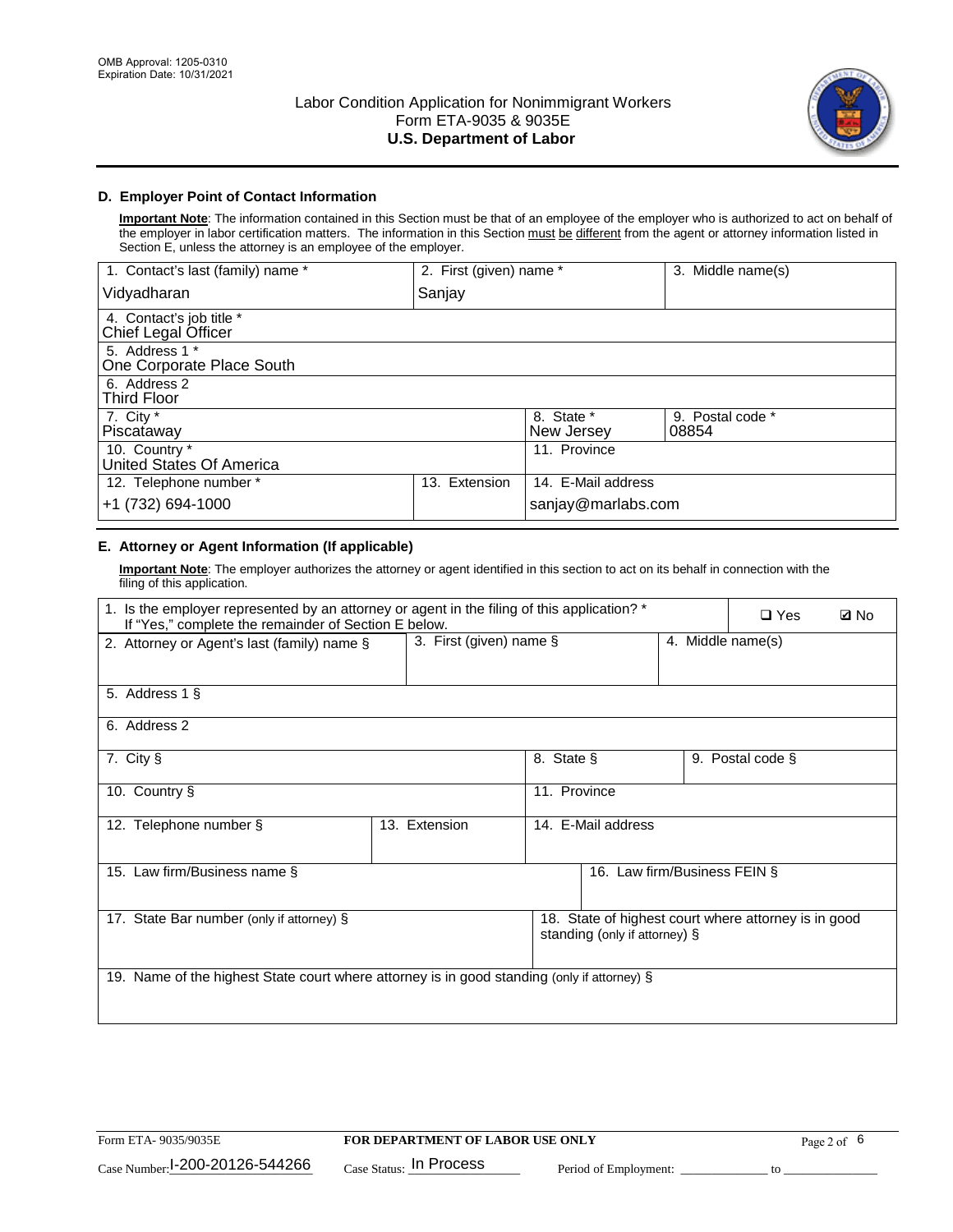

#### **F. Employment and Wage Information**

**Important Note**: The employer must define the intended place(s) of employment with as much geographic specificity as possible. Each intended place(s) of employment listed below must be the worksite or physical location where the work will actually be performed and cannot be a P.O. Box. The employer must identify all intended places of employment, including those of short duration, on the LCA. 20 CFR 655.730(c)(5). If the employer is submitting this form non-electronically and the work is expected to be performed in more than one location, an attachment must be submitted in order to complete this section. An employer has the option to use either a single Form ETA-9035/9035E or multiple forms to disclose all intended places of employment. If the employer has more than ten (10) intended places of employment at the time of filing this application, the employer must file as many additional LCAs as are necessary to list all intended places of employment. See the form instructions for further information about identifying all intended places of employment.

#### a.*Place of Employment Information* 1

|                                                                              | 1. Enter the estimated number of workers that will perform work at this place of employment under<br>the LCA.*                 |  | 1                                        |                      |                          |              |  |  |
|------------------------------------------------------------------------------|--------------------------------------------------------------------------------------------------------------------------------|--|------------------------------------------|----------------------|--------------------------|--------------|--|--|
|                                                                              | 2. Indicate whether the worker(s) subject to this LCA will be placed with a secondary entity at this<br>place of employment. * |  |                                          |                      | <b>Ø</b> Yes             | $\square$ No |  |  |
|                                                                              | 3. If "Yes" to question 2, provide the legal business name of the secondary entity. §                                          |  |                                          |                      |                          |              |  |  |
| VERIZON                                                                      |                                                                                                                                |  |                                          |                      |                          |              |  |  |
|                                                                              | 4. Address 1 *<br><b>180 WASHINGTON VALLEY RD</b>                                                                              |  |                                          |                      |                          |              |  |  |
|                                                                              | 5. Address 2                                                                                                                   |  |                                          |                      |                          |              |  |  |
|                                                                              | 6. City $*$<br>7. County *                                                                                                     |  |                                          |                      |                          |              |  |  |
|                                                                              | <b>BEDMINSTER</b>                                                                                                              |  | Somerset                                 |                      |                          |              |  |  |
|                                                                              | 8. State/District/Territory *<br>9. Postal code *<br>New Jersey<br>07921                                                       |  |                                          |                      |                          |              |  |  |
| 10. Wage Rate Paid to Nonimmigrant Workers *<br>10a. Per: (Choose only one)* |                                                                                                                                |  |                                          |                      |                          |              |  |  |
|                                                                              | □ Hour □ Week □ Bi-Weekly □ Month ☑ Year<br>From * \$ 96600 00<br>To: $\mathbf{\hat{s}}$                                       |  |                                          |                      |                          |              |  |  |
|                                                                              | 11a. Per: (Choose only one)*<br>11. Prevailing Wage Rate *                                                                     |  |                                          |                      |                          |              |  |  |
|                                                                              | 96595 00<br>$\mathcal{S}$                                                                                                      |  | □ Hour □ Week □ Bi-Weekly □ Month 回 Year |                      |                          |              |  |  |
|                                                                              | Questions 12-14. Identify the source used for the prevailing wage (PW) (check and fully complete only one): *                  |  |                                          |                      |                          |              |  |  |
| 12.                                                                          | A Prevailing Wage Determination (PWD) issued by the Department of Labor                                                        |  |                                          |                      | a. PWD tracking number § |              |  |  |
| 13.<br>$\boldsymbol{\mathcal{V}}$                                            | A PW obtained independently from the Occupational Employment Statistics (OES) Program                                          |  |                                          |                      |                          |              |  |  |
|                                                                              | a. Wage Level (check one): §                                                                                                   |  |                                          | b. Source Year §     |                          |              |  |  |
|                                                                              | பெ<br>$\square$ $\square$<br>⊓⊥<br>$\Box$ IV<br>$\Box$ N/A                                                                     |  |                                          | 7/1/2019 - 6/30/2020 |                          |              |  |  |
| 14.                                                                          | A PW obtained using another legitimate source (other than OES) or an independent authoritative source                          |  |                                          |                      |                          |              |  |  |
|                                                                              | a. Source Type (check one): §                                                                                                  |  |                                          | b. Source Year §     |                          |              |  |  |
|                                                                              | $\Box$ CBA<br>$\Box$ DBA<br>$\square$ SCA<br>$\Box$ Other/ PW Survey                                                           |  |                                          |                      |                          |              |  |  |
|                                                                              | c. If responded "Other/ PW Survey" in question 14.a, enter the name of the survey producer or publisher §                      |  |                                          |                      |                          |              |  |  |
|                                                                              | d. If responded "Other/ PW Survey" in question 14.a, enter the title or name of the PW survey §                                |  |                                          |                      |                          |              |  |  |
|                                                                              |                                                                                                                                |  |                                          |                      |                          |              |  |  |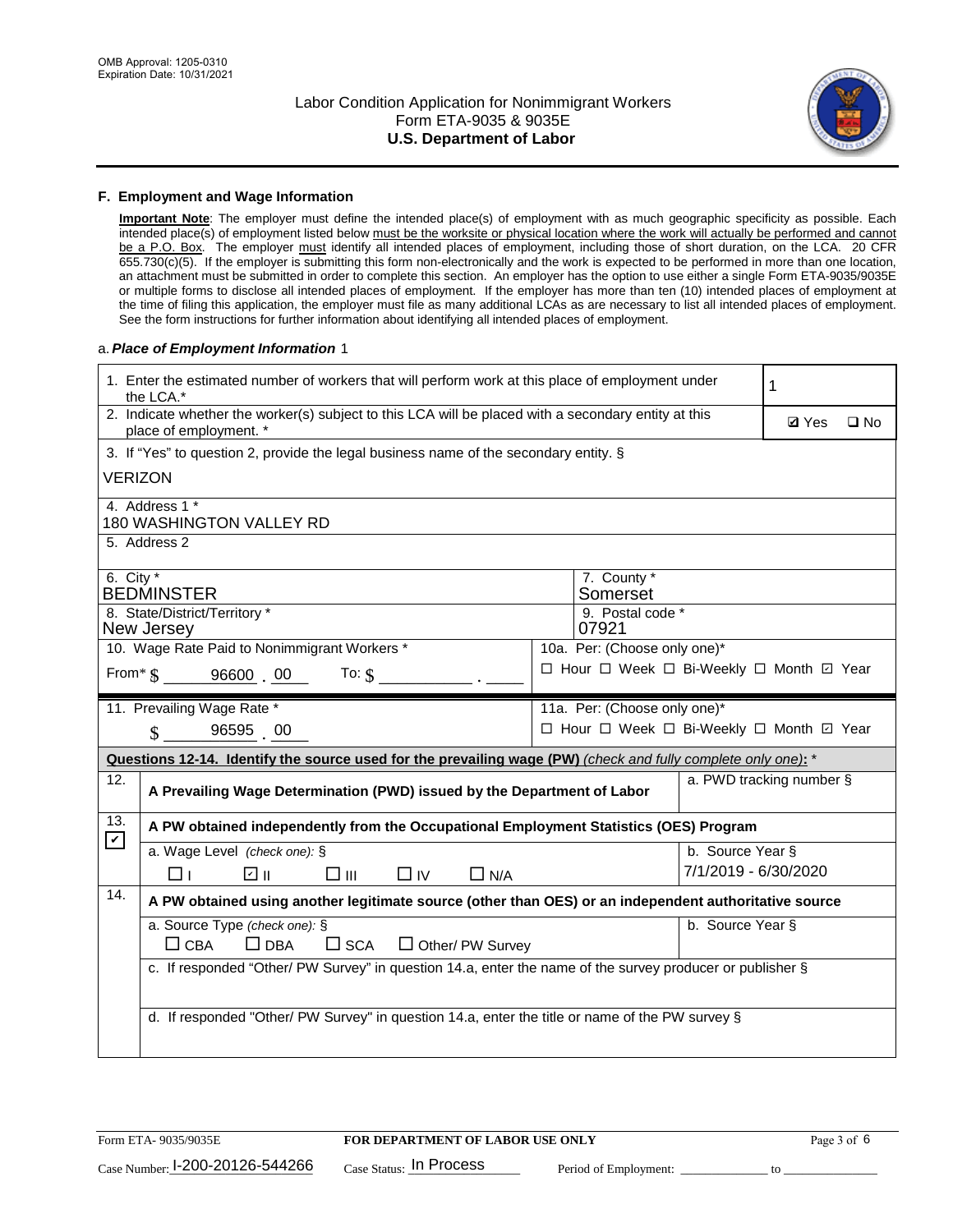

## **G. Employer Labor Condition Statements**

! *Important Note:* In order for your application to be processed, you MUST read Section G of the Form ETA-9035CP - General Instructions for the 9035 & 9035E under the heading "Employer Labor Condition Statements" and agree to all four (4) labor condition statements summarized below:

- (1) **Wages:** The employer shall pay nonimmigrant workers at least the prevailing wage or the employer's actual wage, whichever is higher, and pay for non-productive time. The employer shall offer nonimmigrant workers benefits and eligibility for benefits provided as compensation for services on the same basis as the employer offers to U.S. workers. The employer shall not make deductions to recoup a business expense(s) of the employer including attorney fees and other costs connected to the performance of H-1B, H-1B1, or E-3 program functions which are required to be performed by the employer. This includes expenses related to the preparation and filing of this LCA and related visa petition information. 20 CFR 655.731;
- (2) **Working Conditions:** The employer shall provide working conditions for nonimmigrants which will not adversely affect the working conditions of workers similarly employed. The employer's obligation regarding working conditions shall extend for the duration of the validity period of the certified LCA or the period during which the worker(s) working pursuant to this LCA is employed by the employer, whichever is longer. 20 CFR 655.732;
- (3) **Strike, Lockout, or Work Stoppage:** At the time of filing this LCA, the employer is not involved in a strike, lockout, or work stoppage in the course of a labor dispute in the occupational classification in the area(s) of intended employment. The employer will notify the Department of Labor within 3 days of the occurrence of a strike or lockout in the occupation, and in that event the LCA will not be used to support a petition filing with the U.S. Citizenship and Immigration Services (USCIS) until the DOL Employment and Training Administration (ETA) determines that the strike or lockout has ended. 20 CFR 655.733; and
- (4) **Notice:** Notice of the LCA filing was provided no more than 30 days before the filing of this LCA or will be provided on the day this LCA is filed to the bargaining representative in the occupation and area of intended employment, or if there is no bargaining representative, to workers in the occupation at the place(s) of employment either by electronic or physical posting. This notice was or will be posted for a total period of 10 days, except that if employees are provided individual direct notice by e-mail, notification need only be given once. A copy of the notice documentation will be maintained in the employer's public access file. A copy of this LCA will be provided to each nonimmigrant worker employed pursuant to the LCA. The employer shall, no later than the date the worker(s) report to work at the place(s) of employment, provide a signed copy of the certified LCA to the worker(s) working pursuant to this LCA. 20 CFR 655.734.

1. **I have read and agree to** Labor Condition Statements 1, 2, 3, and 4 above and as fully explained in Section G of the Form ETA-9035CP – General Instructions for the 9035 & 9035E and the Department's regulations at 20 CFR 655 Subpart H. \*

**Ø**Yes ロNo

#### **H. Additional Employer Labor Condition Statements –H-1B Employers ONLY**

!**Important Note***:* In order for your H-1B application to be processed, you MUST read Section H – Subsection 1 of the Form ETA 9035CP – General Instructions for the 9035 & 9035E under the heading "Additional Employer Labor Condition Statements" and answer the questions below.

#### *a. Subsection 1*

| 1. At the time of filing this LCA, is the employer H-1B dependent? §                                                                                                                                                                                            | ⊡ Yes | $\square$ No |           |              |
|-----------------------------------------------------------------------------------------------------------------------------------------------------------------------------------------------------------------------------------------------------------------|-------|--------------|-----------|--------------|
| 2. At the time of filing this LCA, is the employer a willful violator? $\S$                                                                                                                                                                                     |       | $\Box$ Yes   | ⊡ No      |              |
| 3. If "Yes" is marked in questions H.1 and/or H.2, you must answer "Yes" or "No" regarding<br>whether the employer will use this application ONLY to support H-1B petitions or extensions of<br>status for exempt H-1B nonimmigrant workers? §                  |       |              | $\Box$ No |              |
| 4. If "Yes" is marked in question H.3, identify the statutory basis for the<br>■ \$60,000 or higher annual wage<br>exemption of the H-1B nonimmigrant workers associated with this<br>□ Master's Degree or higher in related specialty<br>$\Box$ Both<br>LCA. § |       |              |           |              |
| H-1B Dependent or Willful Violator Employers -Master's Degree or Higher Exemptions ONLY                                                                                                                                                                         |       |              |           |              |
| 5. Indicate whether a completed Appendix A is attached to this LCA covering any H-1B<br>nonimmigrant worker for whom the statutory exemption will be based <b>ONLY</b> on attainment of a<br>Master's Degree or higher in related specialty. §                  |       |              | ⊡ No      | <b>Q</b> N/A |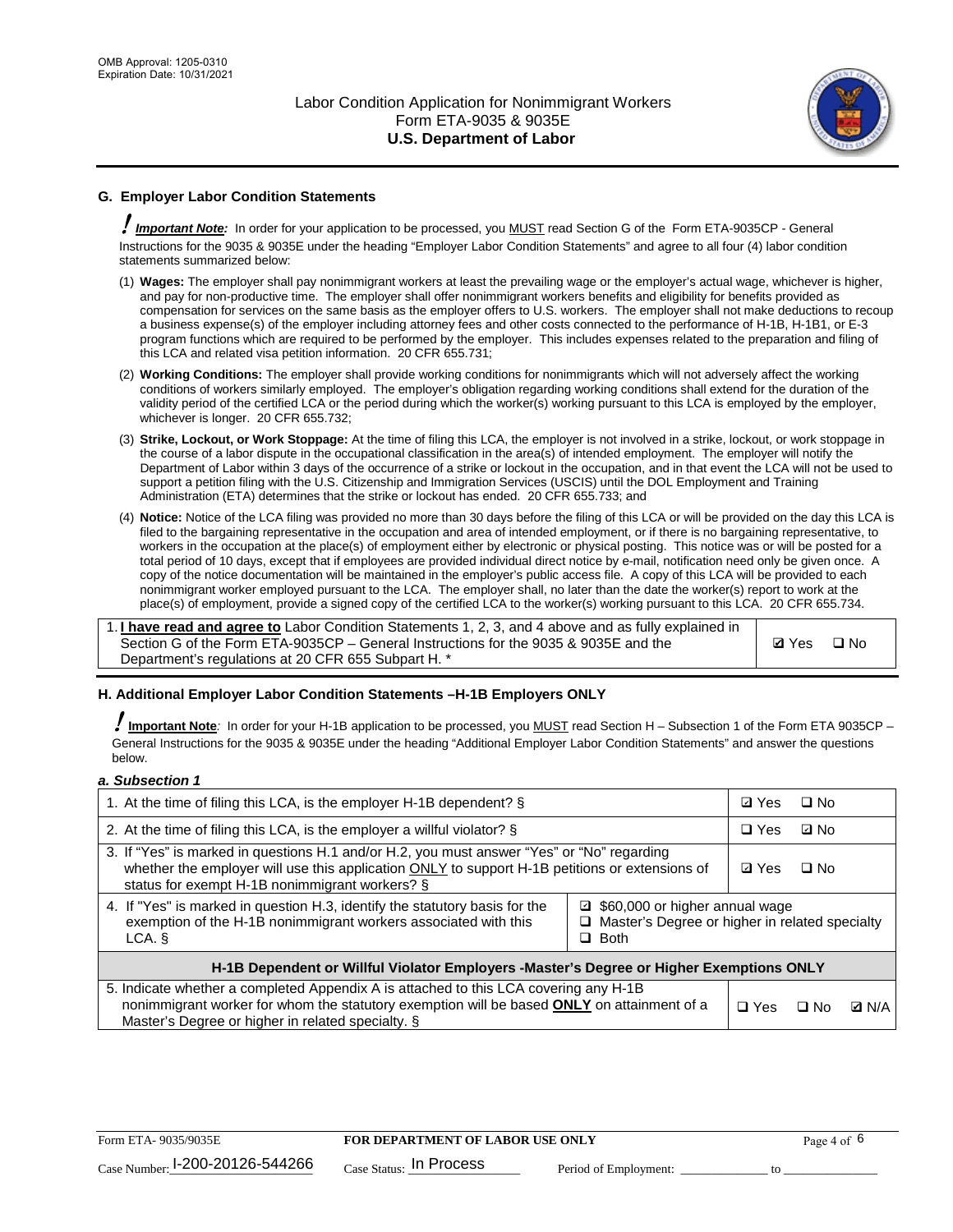

**If you marked "Yes" to questions H.a.1 (H-1B dependent) and/or H.a.2 (H-1B willful violator) and "No" to question H.a.3 (exempt H-1B nonimmigrant workers), you MUST read Section H – Subsection 2 of the Form ETA 9035CP – General Instructions for the 9035 & 9035E under the heading "Additional Employer Labor Condition Statements" and indicate your agreement to all three (3) additional statements summarized below.**

#### *b. Subsection 2*

- A. **Displacement:** An H-1B dependent or willful violator employer is prohibited from displacing a U.S. worker in its own workforce within the period beginning 90 days before and ending 90 days after the date of filing of the visa petition. 20 CFR 655.738(c);
- B. **Secondary Displacement:** An H-1B dependent or willful violator employer is prohibited from placing an H-1B nonimmigrant worker(s) with another/secondary employer where there are indicia of an employment relationship between the nonimmigrant worker(s) and that other/secondary employer (thus possibly affecting the jobs of U.S. workers employed by that other employer), unless and until the employer subject to this LCA makes the inquiries and/or receives the information set forth in 20 CFR 655.738(d)(5) concerning that other/secondary employer's displacement of similarly employed U.S. workers in its workforce within the period beginning 90 days before and ending 90 days after the date of such placement. 20 CFR 655.738(d). Even if the required inquiry of the secondary employer is made, the H-1B dependent or willful violator employer will be subject to a finding of a violation of the secondary displacement prohibition if the secondary employer, in fact, displaces any U.S. worker(s) during the applicable time period; and
- C. **Recruitment and Hiring:** Prior to filing this LCA or any petition or request for extension of status for nonimmigrant worker(s) supported by this LCA, the H-1B dependent or willful violator employer must take good faith steps to recruit U.S. workers for the job(s) using procedures that meet industry-wide standards and offer compensation that is at least as great as the required wage to be paid to the nonimmigrant worker(s) pursuant to 20 CFR 655.731(a). The employer must offer the job(s) to any U.S. worker who applies and is equally or better qualified for the job than the nonimmigrant worker. 20 CFR 655.739.

| 6. I have read and agree to Additional Employer Labor Condition Statements A, B, and C above and |       |           |
|--------------------------------------------------------------------------------------------------|-------|-----------|
| as fully explained in Section H – Subsections 1 and 2 of the Form ETA 9035CP – General           | □ Yes | $\Box$ No |
| Instructions for the 9035 & 9035E and the Department's regulations at 20 CFR 655 Subpart H. §    |       |           |

#### **I. Public Disclosure Information**

! **Important Note***:* You must select one or both of the options listed in this Section.

|  | 1. Public disclosure information in the United States will be kept at: * |  |  |  |
|--|--------------------------------------------------------------------------|--|--|--|
|  |                                                                          |  |  |  |

**sqrt** Employer's principal place of business □ Place of employment

#### **J. Notice of Obligations**

A. Upon receipt of the certified LCA, the employer must take the following actions:

- o Print and sign a hard copy of the LCA if filing electronically (20 CFR 655.730(c)(3));<br>
Maintain the original signed and certified LCA in the employer's files (20 CFR 655.7
- Maintain the original signed and certified LCA in the employer's files (20 CFR 655.705(c)(2); 20 CFR 655.730(c)(3); and 20 CFR 655.760); and
- o Make a copy of the LCA, as well as necessary supporting documentation required by the Department of Labor regulations, available for public examination in a public access file at the employer's principal place of business in the U.S. or at the place of employment within one working day after the date on which the LCA is filed with the Department of Labor (20 CFR 655.705(c)(2) and 20 CFR 655.760).
- B. The employer must develop sufficient documentation to meet its burden of proof with respect to the validity of the statements made in its LCA and the accuracy of information provided, in the event that such statement or information is challenged (20 CFR 655.705(c)(5) and 20 CFR 655.700(d)(4)(iv)).
- C. The employer must make this LCA, supporting documentation, and other records available to officials of the Department of Labor upon request during any investigation under the Immigration and Nationality Act (20 CFR 655.760 and 20 CFR Subpart I).

*I declare under penalty of perjury that I have read and reviewed this application and that to the best of my knowledge, the*  information contained therein is true and accurate. I understand that to knowingly furnish materially false information in the *preparation of this form and any supplement thereto or to aid, abet, or counsel another to do so is a federal offense punishable by fines, imprisonment, or both (18 U.S.C. 2, 1001,1546,1621).*

| 1. Last (family) name of hiring or designated official *   2. First (given) name of hiring or designated official *   3. Middle initial §<br>Vidyadharan | Saniav           |  |
|----------------------------------------------------------------------------------------------------------------------------------------------------------|------------------|--|
| 4. Hiring or designated official title *<br>Chief Legal Officer                                                                                          |                  |  |
| 5. Signature *                                                                                                                                           | 6. Date signed * |  |

| Form ETA-9035/9035E                         | <b>FOR DEPARTMENT OF LABOR USE ONLY</b> |                       |  | Page 5 of 6 |
|---------------------------------------------|-----------------------------------------|-----------------------|--|-------------|
| $_{\text{Case Number:}}$ I-200-20126-544266 | $_{Case\; Status:}$ In Process          | Period of Employment: |  |             |